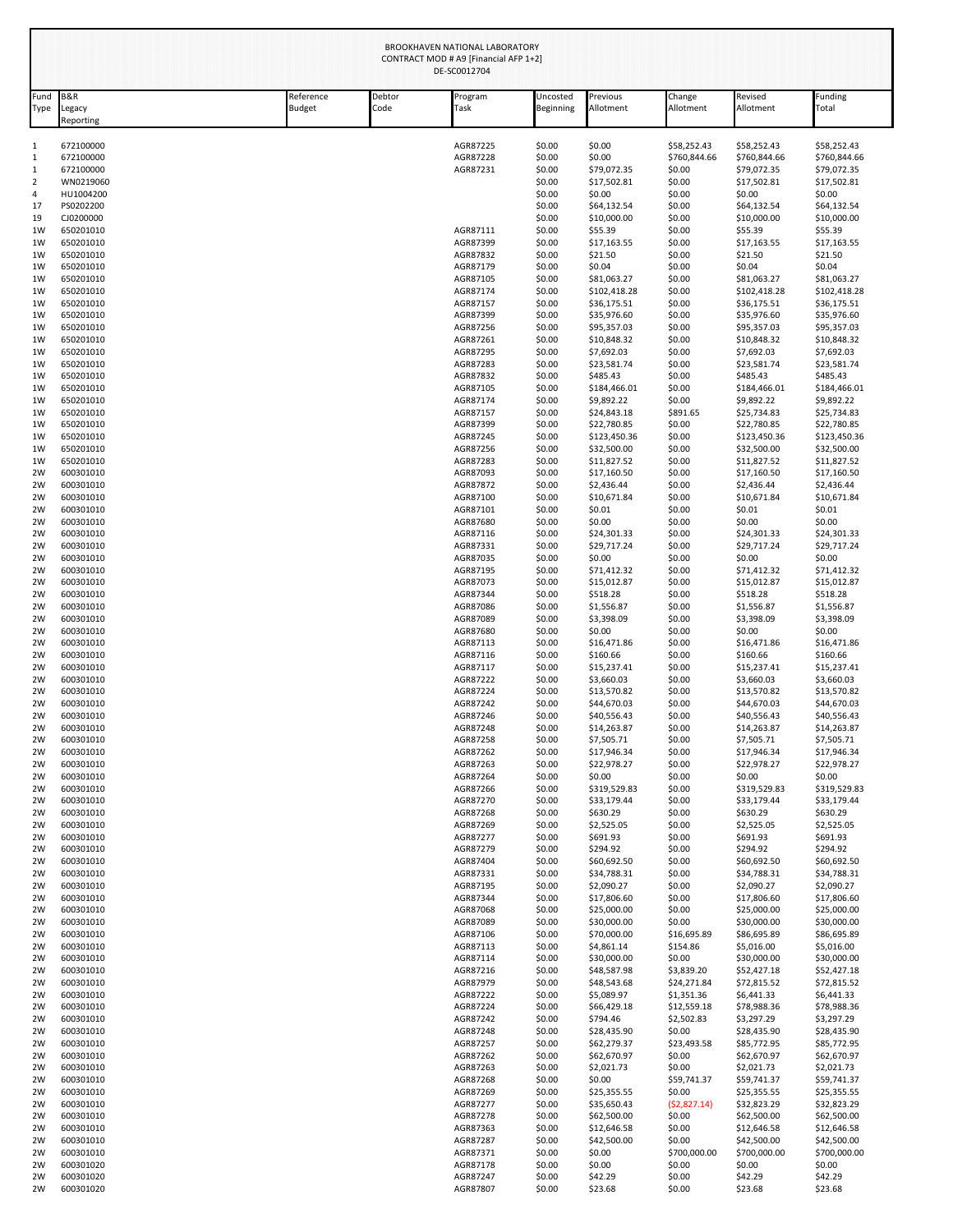| 2W              | 600301020              |            | AGR87178 | \$0.00           | \$46,653.40                      | \$0.00           | \$46,653.40                 | \$46,653.40                    |
|-----------------|------------------------|------------|----------|------------------|----------------------------------|------------------|-----------------------------|--------------------------------|
| 2W              | 600301020              |            | AGR87197 | \$0.00           | \$79,878.73                      | \$0.00           | \$79,878.73                 | \$79,878.73                    |
| 2W              | 600301020              |            | AGR87981 | \$0.00           | \$111,085.60                     | \$0.00           | \$111,085.60                | \$111,085.60                   |
| 2W              | 600301020              |            | AGR87218 | \$0.00           | \$487.69                         | \$0.00           | \$487.69                    | \$487.69                       |
| 2W              | 600301020              |            | AGR87280 | \$0.00           | \$5,894.48                       | \$0.00           | \$5,894.48                  | \$5,894.48                     |
| 2W              | 600301020              |            | AGR87899 | \$0.00           | \$105,746.31                     | \$0.00           | \$105,746.31                | \$105,746.31                   |
| 2W              | 600301020              |            | AGR87284 | \$0.00           | \$61,537.77                      | \$0.00           | \$61,537.77                 | \$61,537.77                    |
| 2W              | 600301020              |            | AGR87807 | \$0.00           | \$0.00                           | \$25,242.72      | \$25,242.72                 | \$25,242.72                    |
| 2W              | 600301020              |            | AGR87178 | \$0.00           | \$6,394.45                       | \$5,205.09       | \$11,599.54                 | \$11,599.54                    |
| 2W              | 600301020              |            | AGR87072 | \$0.00           | \$8,874.05                       | \$0.00           | \$8,874.05                  | \$8,874.05                     |
| 2W              | 600301020              |            | AGR87217 | \$0.00           | \$225,717.10                     | \$0.00           | \$225,717.10                | \$225,717.10                   |
| 2W              | 600301020              |            | AGR87280 | \$0.00           | \$80,014.75                      | \$0.00           | \$80,014.75                 | \$80,014.75                    |
| 2W              | 600301020              |            | AGR87899 | \$0.00           | \$97,087.38                      | \$0.00           | \$97,087.38                 | \$97,087.38                    |
| 2W              | 600301020              |            | AGR87286 | \$0.00           | \$24,271.85                      | \$0.00           | \$24,271.85                 | \$24,271.85                    |
| 2W              | 600301020              |            | AGR87412 | \$0.00           | \$145,631.07                     | \$0.00           | \$145,631.07                | \$145,631.07                   |
| AD              | PS0202132              |            |          | \$0.00           | \$38,795.51                      | \$0.00           | \$38,795.51                 | \$38,795.51                    |
| B <sub>2</sub>  | CJ0100000              |            |          | \$0.00           | \$556.53                         | (50.93)          | \$555.60                    | \$555.60                       |
| ΒG              | CJ0100000              |            |          | \$0.00           | \$232,556.56                     | ( \$80.99)       | \$232,475.57                | \$232,475.57                   |
| ВG              | CJ0100000              |            |          | \$0.00           | \$490,000.00                     | \$0.00           | \$490,000.00                | \$490,000.00                   |
| BG              | CJ0200000              |            |          | \$0.00           | \$1,715.20                       | \$0.00           | \$1,715.20                  | \$1,715.20                     |
| ΒN              | TE1103000              |            |          | \$0.00           | \$157,396.76                     | \$0.00           | \$157,396.76                | \$157,396.76                   |
| BN              | TE1201000              |            |          | \$0.00           | \$14,726.54                      | \$0.00           | \$14,726.54                 | \$14,726.54                    |
| BN              | TE1201000              |            |          | \$0.00           | \$115,998.00                     | \$0.00           | \$115,998.00                | \$115,998.00                   |
| ΒN              | TE1201000              |            |          | \$0.00           | \$351,000.00                     | \$0.00           | \$351,000.00                | \$351,000.00                   |
| ΒN              | TE1301000              |            |          | \$0.00           | \$33,066.90                      | \$0.00           | \$33,066.90                 | \$33,066.90                    |
| BN              | TG0100000              |            |          | \$0.00           | \$35,932.05                      | \$0.00           | \$35,932.05                 | \$35,932.05                    |
| <b>CN</b>       | AF5810000              |            |          | \$0.00           | \$275,630.61                     | \$60,000.00      | \$335,630.61                | \$335,630.61                   |
| <b>CN</b>       | AF5832020              |            |          | \$0.00           | \$485,439.66                     | \$104,000.00     | \$589,439.66                | \$589,439.66                   |
| <b>CN</b>       | AF5832030              | NE-0301604 |          | \$0.00           | \$80,950.20                      | \$0.00           | \$80,950.20                 | \$80,950.20                    |
| <b>CN</b>       | AF5832030              | NE-0301604 |          | \$0.00           | \$290,725.86                     | \$0.00           | \$290,725.86                | \$290,725.86                   |
| <b>CN</b>       | AF5832030              |            |          | \$0.00           | \$24,137.47                      | \$4,400.00       | \$28,537.47                 | \$28,537.47                    |
| <b>CN</b>       | AF5832030              | NE-0301604 |          | \$0.00           | \$0.00                           | \$0.00           | \$0.00                      | \$0.00                         |
| <b>CN</b>       | NT0104000              |            |          | \$0.00           | \$790,264.99                     | \$0.00           | \$790,264.99                | \$790,264.99                   |
| <b>CN</b>       | RC0113000              |            |          | \$0.00           | \$1,331.44                       | \$0.00           | \$1,331.44                  | \$1,331.44                     |
| <b>CN</b>       | RC0424000              |            |          | \$0.00           | \$59,050.52                      | \$20,123.00      | \$79,173.52                 | \$79,173.52                    |
| FO              | GD2540101              |            |          | \$0.00           | \$105,584.02                     | \$228,865.00     | \$334,449.02                | \$334,449.02                   |
| FO              | GD2540200              |            |          | \$0.00           | \$6,738.10                       | \$0.00           | \$6,738.10                  | \$6,738.10                     |
| FO              | GD2540200              |            |          | \$0.00           | \$570,007.00                     | \$752,993.00     | \$1,323,000.00              | \$1,323,000.00                 |
| FO              | GD2540250              |            |          | \$0.00           | \$20,535.83                      | \$0.00           | \$20,535.83                 | \$20,535.83                    |
| FO              | GD2540250              |            |          | \$0.00           | \$20,585.00                      | \$24,415.00      | \$45,000.00                 | \$45,000.00                    |
| FO              | GD2540600              |            |          | \$0.00           | \$137.38                         | \$0.00           | \$137.38                    | \$137.38                       |
| FO              | GD2540980              |            |          | \$0.00           | \$305,316.83                     | \$490,588.00     | \$795,904.83                | \$795,904.83                   |
| FO              | GD5001000              |            |          | \$0.00           | \$175,843.73                     | \$67,000.00      | \$242,843.73                | \$242,843.73                   |
| NM              | NN5010000              |            |          | \$0.00           | \$690,541.89                     | \$0.00           | \$690,541.89                | \$690,541.89                   |
| ΝS              | NN2001000              |            |          | \$0.00           | \$188,157.06                     | \$0.00           | \$188,157.06                | \$188,157.06                   |
| NS              | NN2001000              |            |          | \$0.00           | \$900,000.00                     | \$685,000.00     | \$1,585,000.00              | \$1,585,000.00                 |
| ΝS              | NN4009010              |            |          | \$0.00           | \$40,713.10                      | \$0.00           | \$40,713.10                 | \$40,713.10                    |
| ΝS              | NN4009010              |            |          | \$0.00           | \$551,284.18                     | \$174,384.90     | \$725,669.08                | \$725,669.08                   |
| ΝS              | NN4009020              |            |          | \$0.00           | \$856,606.14                     | \$0.00           | \$856,606.14                | \$856,606.14                   |
| <b>NS</b>       | NN4009020              |            |          | \$0.00           | \$1,673,320.00                   | \$68,876.33      | \$1,742,196.33              | \$1,742,196.33                 |
| ΝS              | NN4009030              |            |          | \$0.00           | \$59,778.49                      | \$0.00           | \$59,778.49                 | \$59,778.49                    |
| ΝS              | NN4009030              |            |          | \$0.00           | \$405,000.00                     | \$200,000.00     | \$605,000.00                | \$605,000.00                   |
| NS              | NN4010010              |            |          | \$0.00           | \$10,025.52                      | \$0.00           | \$10,025.52                 | \$10,025.52                    |
| ΝS              | NN4010021              |            |          | \$0.00           | \$752,311.94                     | \$0.00           | \$752,311.94                | \$752,311.94                   |
| ΝS              | NN4011010              |            |          | \$0.00           | \$5,243.27                       | \$37,206.16      | \$42,449.43                 | \$42,449.43                    |
| NS              | NN4011020              |            |          | \$0.00           | \$313,164.82                     | \$33,959.80      | \$347,124.62                | \$347,124.62                   |
| <b>NS</b>       | NN4012010              |            |          | \$0.00           | \$11,854.58                      | \$0.00           | \$11,854.58                 | \$11,854.58                    |
| NS              | NN4012010              |            |          | \$0.00           | \$110,000.00                     | \$10,673.08      | \$120,673.08                | \$120,673.08                   |
| NS              | NN4012030              |            |          | \$0.00           | \$166,170.30                     | \$17,465.04      | \$183,635.34                | \$183,635.34                   |
| <b>NS</b>       | NN4012040              |            |          | \$0.00           | \$52,615.58                      | \$15,277.10      | \$67,892.68                 | \$67,892.68                    |
| <b>NS</b>       | NN5001010              |            |          | \$0.00           | \$214,813.60                     | \$0.00           | \$214,813.60                | \$214,813.60                   |
| NS              | NN5001010              |            |          | \$0.00           | \$52,717.60                      | \$0.00           | \$52,717.60                 | \$52,717.60                    |
| NS              | NN5001010              |            |          | \$0.00           | \$252,170.00                     | \$0.00           | \$252,170.00                | \$252,170.00                   |
| NS              | NN5002010              |            |          | \$0.00           | \$328,183.99                     | \$0.00           | \$328,183.99                | \$328,183.99                   |
| <b>NS</b>       | NN5002010              |            |          | \$0.00           | \$100,739.03                     | \$0.00           | \$100,739.03                | \$100,739.03                   |
| ΝS              | NN5002010              |            |          | \$0.00           | \$27,437.97                      | \$0.00           | \$27,437.97                 | \$27,437.97                    |
| ΝS              | NN5002010              |            |          | \$0.00           | \$200,000.00                     | \$0.00           | \$200,000.00                | \$200,000.00                   |
| <b>NS</b>       | NN5002020              |            |          | \$0.00           | \$20,000.00                      | \$0.00           | \$20,000.00                 | \$20,000.00                    |
| ΝS              | NN5002020              |            |          | \$0.00           | \$84,917.17                      | \$0.00           | \$84,917.17                 | \$84,917.17                    |
| <b>NS</b>       | NN5002020              |            |          | \$0.00           | \$3,258,229.42                   | \$0.00           | \$3,258,229.42              | \$3,258,229.42                 |
| ΝS              | NN5002020              |            |          | \$0.00           | \$774,000.00                     | \$0.00           | \$774,000.00                | \$774,000.00                   |
| ΝS              | NN5002020              |            |          | \$0.00           | \$510,000.00                     | \$0.00           | \$510,000.00                | \$510,000.00                   |
| <b>NS</b>       | NN5002040              |            |          | \$0.00           | \$20,497.80                      | \$0.00           | \$20,497.80                 | \$20,497.80                    |
| ΝS              | NN5003010              |            |          | \$0.00           | \$257.98                         | \$0.00           | \$257.98                    | \$257.98                       |
| <b>NS</b>       | NN5003020              |            |          | \$0.00           | \$23,082.22                      | \$0.00           | \$23,082.22                 | \$23,082.22                    |
| ΝS              | NN5003020              |            |          | \$0.00           | \$14,682.50                      | \$0.00           | \$14,682.50                 | \$14,682.50                    |
| ΝS              | NN5003040              |            |          | \$0.00           | \$5,448.66                       | \$0.00           | \$5,448.66                  | \$5,448.66                     |
| <b>NS</b>       | NN5004010              |            |          | \$0.00           | \$91,572.33                      | \$0.00           | \$91,572.33                 | \$91,572.33                    |
| ΝS              | NN5004010              |            |          | \$0.00           | \$350,000.00                     | \$0.00           | \$350,000.00                | \$350,000.00                   |
| <b>NS</b>       | NN5004010              |            |          | \$0.00           | \$180,991.85                     | \$0.00           | \$180,991.85                | \$180,991.85                   |
| <b>NS</b>       | NN5004010              |            |          | \$0.00           | \$1,154,900.00                   | \$0.00           | \$1,154,900.00              | \$1,154,900.00                 |
| ΝS<br><b>NS</b> | NN5004020<br>NN5004020 |            |          | \$0.00<br>\$0.00 | \$149,253.04                     | \$0.00<br>\$0.00 | \$149,253.04                | \$149,253.04<br>\$1,646,070.03 |
| <b>NS</b>       |                        |            |          |                  | \$1,646,070.03<br>\$2,702,859.61 |                  | \$1,646,070.03              | \$2,702,859.61                 |
| <b>NS</b>       | NN5004020              |            |          | \$0.00           |                                  | \$0.00           | \$2,702,859.61              |                                |
|                 | NN5004020<br>NN5004020 |            |          | \$0.00<br>\$0.00 | \$3,107,105.15                   | \$0.00           | \$3,107,105.15              | \$3,107,105.15                 |
| ΝS<br>ΝS        | NN5006010              |            |          | \$0.00           | \$850,000.00<br>\$41,725.33      | \$0.00<br>\$0.00 | \$850,000.00<br>\$41,725.33 | \$850,000.00<br>\$41,725.33    |
| <b>NS</b>       | NN500W000              |            |          | \$0.00           | \$131,852.00                     | \$0.00           | \$131,852.00                | \$131,852.00                   |
| ΝS              | NN500W000              |            |          | \$0.00           | \$112,127.17                     | \$0.00           | \$112,127.17                | \$112,127.17                   |
| <b>NS</b>       | NN5070010              |            |          | \$0.00           | \$49,464.97                      | \$0.00           | \$49,464.97                 | \$49,464.97                    |
| <b>NS</b>       | NN5070010              |            |          | \$0.00           | \$80,715.73                      | \$0.00           | \$80,715.73                 | \$80,715.73                    |
| ΝS              | NN5070040              |            |          | \$0.00           | \$101,474.14                     | \$0.00           | \$101,474.14                | \$101,474.14                   |
| ΝS              | NN5070040              |            |          | \$0.00           | \$15,000.00                      | \$0.00           | \$15,000.00                 | \$15,000.00                    |
| <b>NS</b>       | NN9100000              |            |          | \$0.00           | \$559,577.89                     | \$0.00           | \$559,577.89                | \$559,577.89                   |
| ΝS              | NN9301000              |            |          | \$0.00           | \$55,820.42                      | \$0.00           | \$55,820.42                 | \$55,820.42                    |
|                 | NN9301000              |            |          | \$0.00           | \$50,000.00                      | \$0.00           | \$50,000.00                 | \$50,000.00                    |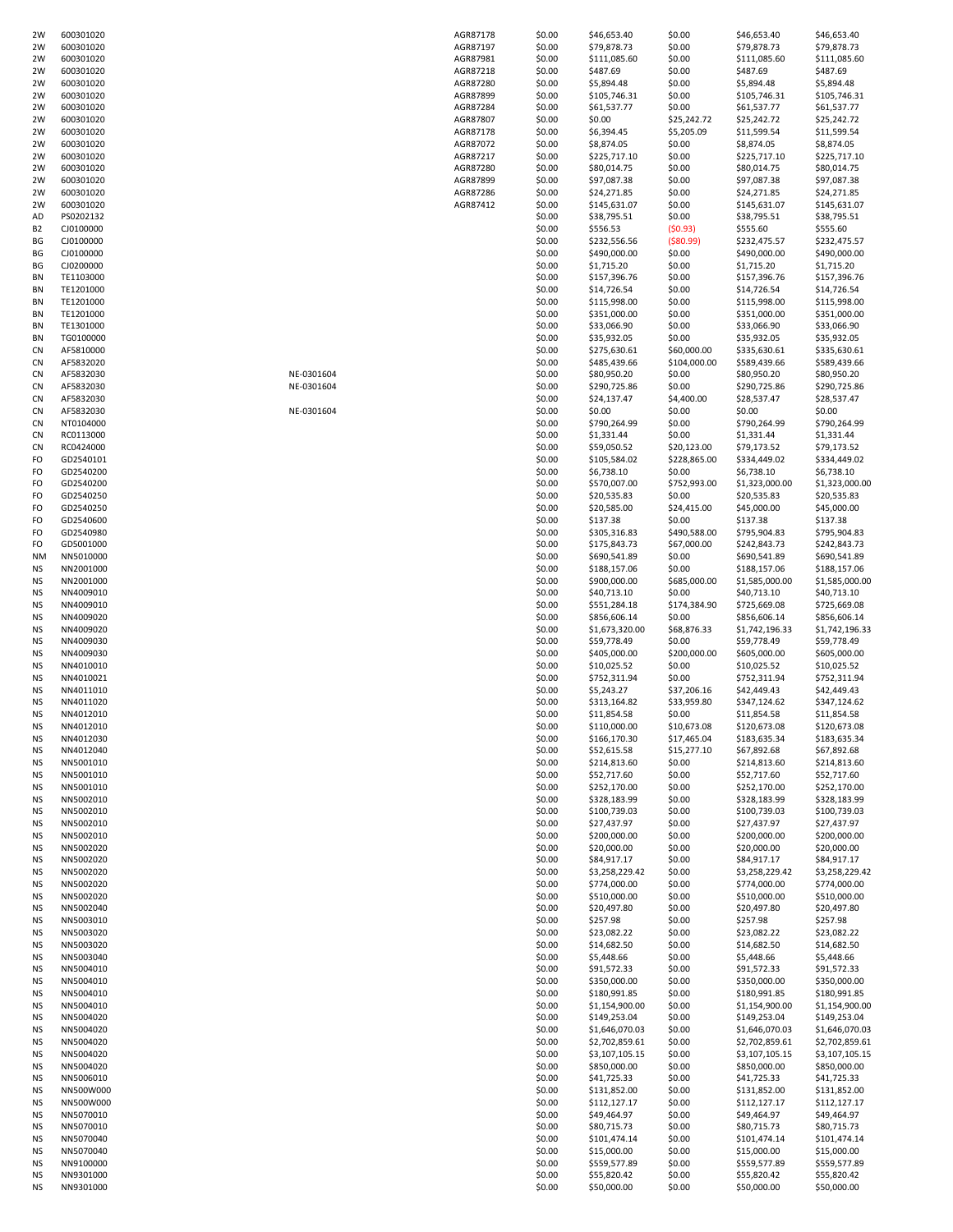| ТC | DP0902090 |              | \$0.00 | \$178,348.59    | \$0.00       | \$178,348.59    | \$178,348.59    |
|----|-----------|--------------|--------|-----------------|--------------|-----------------|-----------------|
| ТC |           |              | \$0.00 | \$12,098.33     | \$0.00       | \$12,098.33     | \$12,098.33     |
|    | DP1204010 |              |        |                 |              |                 |                 |
| ТC | DP4011093 |              | \$0.00 | \$2,197.28      | \$0.00       | \$2,197.28      | \$2,197.28      |
| тс | DP4011093 |              | \$0.00 | \$0.00          | \$0.00       | \$0.00          | \$0.00          |
| ТC | DP4015011 |              | \$0.00 | \$1,116,932.01  | \$370,698.72 | \$1,487,630.73  | \$1,487,630.73  |
| тс | DP4015041 |              | \$0.00 | \$47,161.20     | \$2,838.80   | \$50,000.00     | \$50,000.00     |
| ТC | DP4015042 |              | \$0.00 | \$80,462.73     | \$0.00       | \$80,462.73     | \$80,462.73     |
| тс | DP4015042 |              | \$0.00 | \$66,025.68     | \$3,974.32   | \$70,000.00     | \$70,000.00     |
| ТC | DP4015043 |              | \$0.00 | \$0.10          | \$0.00       | \$0.10          | \$0.10          |
| ТC | DP4015043 |              | \$0.00 | \$4,716.12      | \$283.88     | \$5,000.00      | \$5,000.00      |
| ТC | DP4015051 |              | \$0.00 | \$18,864.48     | ( \$505.41)  | \$18,359.07     | \$18,359.07     |
| ТC | DP8000000 |              | \$0.00 | \$50,000.00     | \$0.00       | \$50,000.00     | \$50,000.00     |
| TF | GD3006000 |              | \$0.00 | \$944.02        | \$0.00       | \$944.02        | \$944.02        |
| TF | GD3012000 |              | \$0.00 | \$825.19        | \$0.00       | \$825.19        | \$825.19        |
| TF | HQ1001000 |              | \$0.00 | \$38,969.99     | \$0.00       | \$38,969.99     | \$38,969.99     |
| TF | HQ1001000 |              | \$0.00 | \$40,000.00     | \$0.00       | \$40,000.00     | \$40,000.00     |
| TF | HU2006200 |              | \$0.00 | \$976.23        | \$0.00       | \$976.23        | \$976.23        |
| U2 | HU1004200 |              | \$0.00 | \$0.00          | \$0.00       | \$0.00          | \$0.00          |
| UΧ | EZ5012300 | ADSBRNL-0030 | \$0.00 | \$880,159.05    | \$0.00       | \$880,159.05    | \$880,159.05    |
|    | ST5001020 |              | \$0.00 | \$601,337.89    | \$0.00       | \$601,337.89    | \$601,337.89    |
| VE |           |              |        |                 |              |                 |                 |
| VE | ST5001020 |              | \$0.00 | \$635,000.00    | \$0.00       | \$635,000.00    | \$635,000.00    |
| VE | ST5001030 |              | \$0.00 | \$250,107.35    | \$0.00       | \$250,107.35    | \$250,107.35    |
| VE | ST5001030 |              | \$0.00 | \$0.00          | \$162,000.00 | \$162,000.00    | \$162,000.00    |
| VE | ST5001040 |              | \$0.00 | \$284,912.98    | \$0.00       | \$284,912.98    | \$284,912.98    |
| VE | ST6001020 |              | \$0.00 | \$147,025.29    | \$0.00       | \$147,025.29    | \$147,025.29    |
| VE | ST6001020 |              | \$0.00 | \$0.00          | \$176,000.00 | \$176,000.00    | \$176,000.00    |
| VE | ST6001031 |              | \$0.00 | \$710,887.74    | \$0.00       | \$710,887.74    | \$710,887.74    |
| VE | ST6001031 |              | \$0.00 | \$700,000.00    | \$803,000.00 | \$1,503,000.00  | \$1,503,000.00  |
| VE | ST6001032 |              | \$0.00 | \$886,882.88    | \$0.00       | \$886,882.88    | \$886,882.88    |
| VE | ST6001032 |              | \$0.00 | \$0.00          | \$722,000.00 | \$722,000.00    | \$722,000.00    |
| VE | ST6001034 | AIP          | \$0.00 | \$2,417,919.48  | \$0.00       | \$2,417,919.48  | \$2,417,919.48  |
| WA | 39KA00000 | PRN11SC40000 | \$0.00 | \$1,191,738.00  | \$0.00       | \$1,191,738.00  | \$1,191,738.00  |
| WA | 39KA00000 | PRN11SC40000 | \$0.00 | \$2,325,000.00  | \$0.00       | \$2,325,000.00  | \$2,325,000.00  |
| WA | 39KC02000 | PRN07SC06000 | \$0.00 | \$227,836.62    | \$0.00       | \$227,836.62    | \$227,836.62    |
| WA | 39KG01000 | PRN09SC73000 | \$0.00 | \$31,673.11     | \$0.00       | \$31,673.11     | \$31,673.11     |
| WA | 39KG01000 | PRN10SC72000 | \$0.00 | \$1,897,541.54  | \$0.00       | \$1,897,541.54  | \$1,897,541.54  |
|    | AT5015033 |              | \$0.00 | \$976.52        | (5976.52)    | \$0.00          | \$0.00          |
| WA |           |              |        |                 |              |                 |                 |
| WA | FS1001000 |              | \$0.00 | \$99,256.64     | \$0.00       | \$99,256.64     | \$99,256.64     |
| WA | FS1001000 |              | \$0.00 | \$4,963,000.00  | \$0.00       | \$4,963,000.00  | \$4,963,000.00  |
| WA | FS1002000 |              | \$0.00 | \$477,260.00    | \$0.00       | \$477,260.00    | \$477,260.00    |
| WA | FS1002000 |              | \$0.00 | \$782,000.00    | \$0.00       | \$782,000.00    | \$782,000.00    |
| WA | FS1004000 |              | \$0.00 | \$13,538.24     | \$0.00       | \$13,538.24     | \$13,538.24     |
| WA | FS1004000 |              | \$0.00 | \$382,000.00    | \$0.00       | \$382,000.00    | \$382,000.00    |
| WA | FS1005000 |              | \$0.00 | \$204,337.28    | \$0.00       | \$204,337.28    | \$204,337.28    |
| WA | FS1005000 |              | \$0.00 | \$1,573,000.00  | \$0.00       | \$1,573,000.00  | \$1,573,000.00  |
| WA | FS1006000 |              | \$0.00 | \$36,841.40     | \$0.00       | \$36,841.40     | \$36,841.40     |
| WA | FS1006000 |              | \$0.00 | \$442,000.00    | \$0.00       | \$442,000.00    | \$442,000.00    |
| WA | FS1007000 |              | \$0.00 | \$64,439.16     | \$0.00       | \$64,439.16     | \$64,439.16     |
| WA | FS1007000 |              | \$0.00 | \$388,000.00    | \$0.00       | \$388,000.00    | \$388,000.00    |
| WA | FS1009000 |              | \$0.00 | \$196,390.81    | \$0.00       | \$196,390.81    | \$196,390.81    |
| WA | FS1009000 |              | \$0.00 | \$439,000.00    | \$0.00       | \$439,000.00    | \$439,000.00    |
| WA | KA1102080 |              | \$0.00 | \$20,921.92     | \$0.00       | \$20,921.92     | \$20,921.92     |
| WA | KA1102811 |              | \$0.00 | \$2,418,988.43  | \$0.00       | \$2,418,988.43  | \$2,418,988.43  |
| WA | KA1102811 |              | \$0.00 | \$11,981.92     | \$0.00       | \$11,981.92     | \$11,981.92     |
|    |           |              |        |                 |              |                 |                 |
| WA | KA1102812 |              | \$0.00 | \$1,140,178.56  | \$0.00       | \$1,140,178.56  | \$1,140,178.56  |
| WA | KA1102812 |              | \$0.00 | \$683,221.38    | \$0.00       | \$683,221.38    | \$683,221.38    |
| WA | KA1301031 | EQUMIE71RG   | \$0.00 | \$0.15          | \$0.00       | \$0.15          | \$0.15          |
| WA | KA1502021 |              | \$0.00 | \$5,898.40      | \$0.00       | \$5,898.40      | \$5,898.40      |
| WA | KA2101020 | OPEMIE30YD   | \$0.00 | \$3,091,967.46  | \$0.00       | \$3,091,967.46  | \$3,091,967.46  |
| WA | KA2101020 |              | \$0.00 | \$2,846,251.58  | \$275,000.00 | \$3,121,251.58  | \$3,121,251.58  |
| WA | KA2101020 | OPEMIE30YD   | \$0.00 | \$6,179,000.00  | \$0.00       | \$6,179,000.00  | \$6,179,000.00  |
| WA | KA2101030 |              | \$0.00 | \$235,144.86    | \$0.00       | \$235,144.86    | \$235,144.86    |
| WA | KA2102021 |              | \$0.00 | \$6,649,815.75  | \$0.00       | \$6,649,815.75  | \$6,649,815.75  |
| WA | KA2102021 | EQU          | \$0.00 | \$918,975.45    | \$0.00       | \$918,975.45    | \$918,975.45    |
| WA | KA2102021 |              | \$0.00 | \$15,529,000.00 | \$0.00       | \$15,529,000.00 | \$15,529,000.00 |
| WA | KA2102021 | EQU          | \$0.00 | \$1,200,000.00  | \$0.00       | \$1,200,000.00  | \$1,200,000.00  |
| WA | KA2102090 |              | \$0.00 | \$102,483.95    | \$0.00       | \$102,483.95    | \$102,483.95    |
| WA | KA2102090 |              | \$0.00 | \$60,759.83     | \$0.00       | \$60,759.83     | \$60,759.83     |
| WA | KA2102090 |              | \$0.00 | \$17,756.22     | \$0.00       | \$17,756.22     | \$17,756.22     |
| WA | KA2102090 |              | \$0.00 | \$210,031.60    | \$0.00       | \$210,031.60    | \$210,031.60    |
| WA | KA2201020 |              | \$0.00 | \$127,467.03    | \$0.00       | \$127,467.03    | \$127,467.03    |
| WA | KA2201020 |              | \$0.00 | \$3,411,000.00  | \$0.00       | \$3,411,000.00  | \$3,411,000.00  |
| WA | KA2202010 |              | \$0.00 | \$257,322.81    | \$0.00       | \$257,322.81    | \$257,322.81    |
| WA | KA2202010 |              | \$0.00 | \$703,000.00    | \$0.00       | \$703,000.00    | \$703,000.00    |
| WA | KA2202090 |              | \$0.00 | \$532,623.55    | \$0.00       | \$532,623.55    | \$532,623.55    |
|    | KA2202090 |              | \$0.00 | \$635,000.00    | \$0.00       | \$635,000.00    | \$635,000.00    |
| WA | KA2202090 |              | \$0.00 |                 |              | \$606,000.00    |                 |
| WA |           |              |        | \$606,000.00    | \$0.00       |                 | \$606,000.00    |
| WA | KA2203012 |              | \$0.00 | \$548,447.16    | \$0.00       | \$548,447.16    | \$548,447.16    |
| WA | KA2203012 |              | \$0.00 | \$500,000.00    | \$0.00       | \$500,000.00    | \$500,000.00    |
| WA | KA2301020 |              | \$0.00 | \$456,044.54    | \$0.00       | \$456,044.54    | \$456,044.54    |
| WA | KA2301020 |              | \$0.00 | \$869,000.00    | \$0.00       | \$869,000.00    | \$869,000.00    |
| WA | KA2302090 |              | \$0.00 | \$173,525.49    | \$0.00       | \$173,525.49    | \$173,525.49    |
| WA | KA2303011 | OPEMIE11WB   | \$0.00 | \$267,611.50    | \$0.00       | \$267,611.50    | \$267,611.50    |
| WA | KA2303011 | EQUMIE11WB   | \$0.00 | \$849,683.16    | \$0.00       | \$849,683.16    | \$849,683.16    |
| WA | KA2303011 | EQUMIE11WB   | \$0.00 | \$1,500,000.00  | \$0.00       | \$1,500,000.00  | \$1,500,000.00  |
| WA | KA2401012 |              | \$0.00 | \$2,023,367.64  | \$0.00       | \$2,023,367.64  | \$2,023,367.64  |
| WA | KA2401021 |              | \$0.00 | \$474,539.40    | \$0.00       | \$474,539.40    | \$474,539.40    |
| WA | KA2401021 |              | \$0.00 | \$248,000.00    | \$0.00       | \$248,000.00    | \$248,000.00    |
| WA | KA2401022 |              | \$0.00 | \$17,800.80     | \$0.00       | \$17,800.80     | \$17,800.80     |
| WA | KA2403013 | EQU          | \$0.00 | \$13,302.54     | \$0.00       | \$13,302.54     | \$13,302.54     |
| WA | KA2403013 |              | \$0.00 | \$76,096.55     | \$0.00       | \$76,096.55     | \$76,096.55     |
| WA | KA2403013 |              | \$0.00 | \$190,000.00    | \$0.00       | \$190,000.00    | \$190,000.00    |
| WA | KA2501012 |              | \$0.00 | \$596,102.58    | \$0.00       | \$596,102.58    | \$596,102.58    |
|    |           |              |        |                 |              |                 |                 |
| WA | KA2501021 |              | \$0.00 | \$2,378,654.41  | \$0.00       | \$2,378,654.41  | \$2,378,654.41  |
| WA | KA2501022 |              | \$0.00 | \$355,093.27    | \$0.00       | \$355,093.27    | \$355,093.27    |
| WA | KA2501022 |              | \$0.00 | \$982,000.00    | \$70,000.00  | \$1,052,000.00  | \$1,052,000.00  |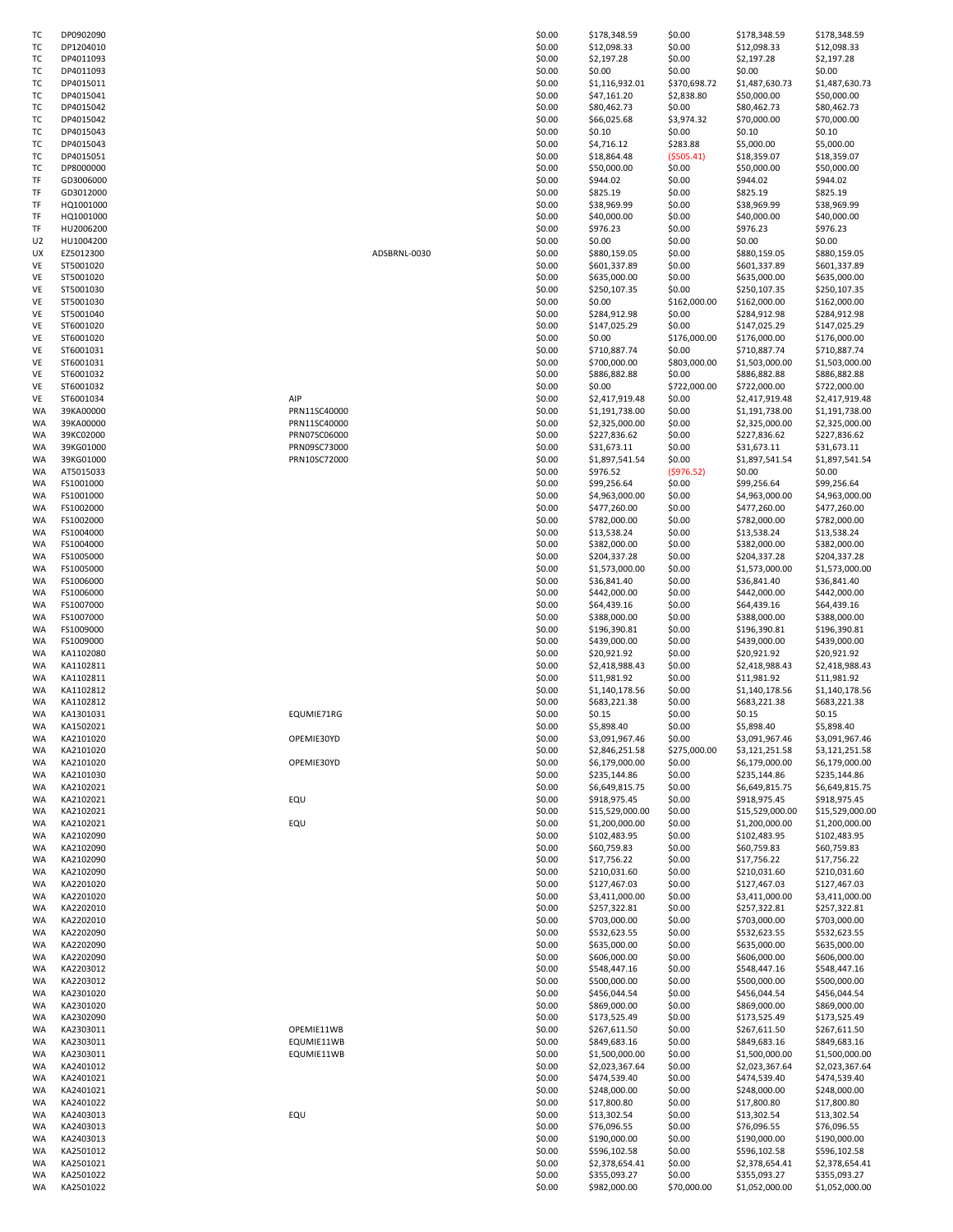| <b>WA</b>       | KA2501032              |            | \$0.00           | \$1,019,832.67                   | \$0.00                 | \$1,019,832.67                   | \$1,019,832.67                   |
|-----------------|------------------------|------------|------------------|----------------------------------|------------------------|----------------------------------|----------------------------------|
| WA              | KA2501032              |            | \$0.00           | \$980,000.00                     | \$0.00                 | \$980,000.00                     | \$980,000.00                     |
| WA              | KA2602010              |            | \$0.00           | \$506,557.25                     | \$0.00                 | \$506,557.25                     | \$506,557.25                     |
| WA              | KA2602010              | AIP        | \$0.00           | \$2,072,252.40                   | \$0.00                 | \$2,072,252.40                   | \$2,072,252.40                   |
| WA              | KA2602010              |            | \$0.00           | \$2,481,000.00                   | \$0.00                 | \$2,481,000.00                   | \$2,481,000.00                   |
| <b>WA</b><br>WA | KB0101022<br>KB0181012 |            | \$0.00<br>\$0.00 | \$1,472,929.99<br>\$36,453.78    | \$0.00<br>\$0.00       | \$1,472,929.99<br>\$36,453.78    | \$1,472,929.99<br>\$36,453.78    |
| WA              | KB0181012              |            | \$0.00           | \$34,228.17                      | \$0.00                 | \$34,228.17                      | \$34,228.17                      |
| <b>WA</b>       | KB0201021              | EQUMIE01VB | \$0.00           | \$660,358.44                     | \$0.00                 | \$660,358.44                     | \$660,358.44                     |
| <b>WA</b>       | KB0201021              |            | \$0.00           | \$1,628,120.91                   | \$0.00                 | \$1,628,120.91                   | \$1,628,120.91                   |
| <b>WA</b>       | KB0201021              |            | \$0.00           | \$4,269,600.00                   | \$0.00                 | \$4,269,600.00                   | \$4,269,600.00                   |
| WA              | KB0201022              |            | \$0.00           | \$14,507.37                      | \$0.00                 | \$14,507.37                      | \$14,507.37                      |
| WA              | KB0201052              |            | \$0.00           | \$665,640.59                     | \$0.00                 | \$665,640.59                     | \$665,640.59                     |
| WA              | KB0202011              | EQU        | \$0.00           | \$328,681.04                     | \$0.00                 | \$328,681.04                     | \$328,681.04                     |
| WA              | KB0202011              | AIP        | \$0.00           | \$1,954,269.88                   | \$0.00                 | \$1,954,269.88                   | \$1,954,269.88                   |
| <b>WA</b>       | KB0202011              |            | \$0.00           | \$37,424,737.42                  | \$0.00                 | \$37,424,737.42                  | \$37,424,737.42                  |
| WA              | KB0202011              | EQU        | \$0.00           | \$1,200,000.00                   | \$0.00                 | \$1,200,000.00                   | \$1,200,000.00                   |
| WA              | KB0202011              | AIP        | \$0.00           | \$2,300,000.00                   | \$0.00                 | \$2,300,000.00                   | \$2,300,000.00                   |
| <b>WA</b>       | KB0202011              |            | \$0.00           | \$90,858,960.00                  | \$0.00                 | \$90,858,960.00                  | \$90,858,960.00                  |
| <b>WA</b>       | KB0202011              | EQU        | \$0.00           | \$864,000.00                     | \$0.00                 | \$864,000.00                     | \$864,000.00                     |
| <b>WA</b><br>WA | KB0202011<br>KB0202012 | AIP<br>EQU | \$0.00<br>\$0.00 | \$1,656,000.00<br>\$2,679,749.14 | \$0.00<br>\$0.00       | \$1,656,000.00<br>\$2,679,749.14 | \$1,656,000.00<br>\$2,679,749.14 |
| WA              | KB0202012              |            | \$0.00           | \$17,967,486.48                  | \$0.00                 | \$17,967,486.48                  | \$17,967,486.48                  |
| WA              | KB0202012              | EQU        | \$0.00           | \$2,592,000.00                   | \$0.00                 | \$2,592,000.00                   | \$2,592,000.00                   |
| WA              | KB0202030              |            | \$0.00           | \$3,083.37                       | \$0.00                 | \$3,083.37                       | \$3,083.37                       |
| WA              | KB0281011              |            | \$0.00           | \$12,350,000.00                  | \$0.00                 | \$12,350,000.00                  | \$12,350,000.00                  |
| WA              | KB0281011              |            | \$0.00           | \$267,025.04                     | \$0.00                 | \$267,025.04                     | \$267,025.04                     |
| WA              | KB0281011              |            | \$0.00           | \$182,974.96                     | \$0.00                 | \$182,974.96                     | \$182,974.96                     |
| <b>WA</b>       | KB0301020              |            | \$0.00           | \$1,603,366.26                   | \$0.00                 | \$1,603,366.26                   | \$1,603,366.26                   |
| <b>WA</b>       | KB0301042              |            | \$0.00           | \$2,281,924.36                   | \$0.00                 | \$2,281,924.36                   | \$2,281,924.36                   |
| WA              | KB0301052              |            | \$0.00           | \$31,645.06                      | \$0.00                 | \$31,645.06                      | \$31,645.06                      |
| WA              | KB0301052              |            | \$0.00           | \$183,600.00                     | \$0.00                 | \$183,600.00                     | \$183,600.00                     |
| WA              | KB0401022              |            | \$0.00           | \$362,099.81                     | \$0.00                 | \$362,099.81                     | \$362,099.81                     |
| WA              | KB0401022              |            | \$0.00           | \$98,268.00                      | \$0.00                 | \$98,268.00                      | \$98,268.00                      |
| WA              | KC0201010              |            | \$0.00           | \$538,282.70                     | \$0.00                 | \$538,282.70                     | \$538,282.70                     |
| WA              | KC0201010              |            | \$0.00           | \$2,883,000.00                   | \$0.00                 | \$2,883,000.00                   | \$2,883,000.00                   |
| WA              | KC0201060              |            | \$0.00           | \$1,297,657.47                   | \$0.00                 | \$1,297,657.47                   | \$1,297,657.47                   |
| WA<br><b>WA</b> | KC0201060<br>KC0202020 | EQU        | \$0.00<br>\$0.00 | \$2,643,000.00<br>\$227,171.69   | \$0.00<br>\$0.00       | \$2,643,000.00<br>\$227,171.69   | \$2,643,000.00<br>\$227,171.69   |
| <b>WA</b>       | KC0202020              |            | \$0.00           | \$1,576,889.16                   | \$0.00                 | \$1,576,889.16                   | \$1,576,889.16                   |
| WA              | KC0202030              |            | \$0.00           | \$230,541.81                     | \$0.00                 | \$230,541.81                     | \$230,541.81                     |
| WA              | KC0202030              |            | \$0.00           | \$1,395,000.00                   | \$0.00                 | \$1,395,000.00                   | \$1,395,000.00                   |
| WA              | KC0202050              |            | \$0.00           | \$178,715.03                     | \$0.00                 | \$178,715.03                     | \$178,715.03                     |
| WA              | KC0202050              |            | \$0.00           | \$1,066,000.00                   | \$0.00                 | \$1,066,000.00                   | \$1,066,000.00                   |
| <b>WA</b>       | KC0203010              |            | \$0.00           | \$390,292.89                     | \$0.00                 | \$390,292.89                     | \$390,292.89                     |
| WA              | KC0203010              |            | \$0.00           | \$84,000.00                      | \$0.00                 | \$84,000.00                      | \$84,000.00                      |
| WA              | KC0203020              | EQU        | \$0.00           | \$469,905.66                     | \$0.00                 | \$469,905.66                     | \$469,905.66                     |
| WA              | KC0203020              |            | \$0.00           | \$1,279,406.70                   | \$0.00                 | \$1,279,406.70                   | \$1,279,406.70                   |
| <b>WA</b>       | KC020401G              |            | \$0.00           | \$0.00                           | \$0.00                 | \$0.00                           | \$0.00                           |
| <b>WA</b>       | KC0207010              |            | \$0.00           | \$2,680,782.37                   | \$0.00                 | \$2,680,782.37                   | \$2,680,782.37                   |
| WA              | KC0281013              |            | \$0.00           | \$2,371,280.63                   | \$0.00                 | \$2,371,280.63                   | \$2,371,280.63                   |
| WA              | KC0281013              |            | \$0.00           | \$171,102.72                     | \$0.00                 | \$171,102.72                     | \$171,102.72                     |
| WA              | KC0301020              |            | \$0.00           | \$257,463.03                     | \$0.00                 | \$257,463.03                     | \$257,463.03                     |
| WA              | KC0301020              |            | \$0.00           | \$2,098,000.00                   | \$0.00                 | \$2,098,000.00                   | \$2,098,000.00                   |
| WA<br>WA        | KC0302010<br>KC0302010 |            | \$0.00<br>\$0.00 | \$18,483.51<br>\$2,704,000.00    | \$0.00<br>\$0.00       | \$18,483.51<br>\$2,704,000.00    | \$18,483.51<br>\$2,704,000.00    |
| WA              | KC0302030              |            | \$0.00           | \$95,449.20                      | \$0.00                 | \$95,449.20                      | \$95,449.20                      |
| WA              | KC0302030              |            | \$0.00           | \$424,000.00                     | \$0.00                 | \$424,000.00                     | \$424,000.00                     |
| <b>WA</b>       | KC0302030              |            | \$0.00           | \$318,000.00                     | \$198,000.00           | \$516,000.00                     | \$516,000.00                     |
| <b>WA</b>       | KC0304020              | EQU        | \$0.00           | \$31,065.06                      | \$0.00                 | \$31,065.06                      | \$31,065.06                      |
| WA              | KC0304020              |            | \$0.00           | \$2,149,609.75                   | \$0.00                 | \$2,149,609.75                   | \$2,149,609.75                   |
| WA              | KC0304030              |            | \$0.00           | \$988,661.68                     | \$0.00                 | \$988,661.68                     | \$988,661.68                     |
| WA              | KC0304030              | EQU        | \$0.00           | \$665,000.00                     | \$0.00                 | \$665,000.00                     | \$665,000.00                     |
| WA              | KC0304030              |            | \$0.00           | \$4,356,000.00                   | \$780,000.00           | \$5,136,000.00                   | \$5,136,000.00                   |
| <b>WA</b>       | KC0401030              | AIP        | \$0.00           | \$1,062.91                       | \$0.00                 | \$1,062.91                       | \$1,062.91                       |
| WA              | KC0401030              |            | \$0.00           | \$2,036,626.16                   | \$0.00                 | \$2,036,626.16                   | \$2,036,626.16                   |
| WA              | KC0401030              | EQU        | \$0.00           | \$2,500,000.00                   | \$0.00                 | \$2,500,000.00                   | \$2,500,000.00                   |
| WA<br><b>WA</b> | KC0401030              |            | \$0.00<br>\$0.00 | \$5,500,000.00                   | \$0.00                 | \$5,500,000.00<br>\$6,000,000.00 | \$5,500,000.00                   |
| <b>WA</b>       | KC0401040<br>KC0401040 | EQU        | \$0.00           | \$6,000,000.00<br>\$22,228.03    | \$0.00<br>\$0.00       | \$22,228.03                      | \$6,000,000.00<br>\$22,228.03    |
| WA              | KC0401040              |            | \$0.00           | \$61,412,660.80                  | \$0.00                 | \$61,412,660.80                  | \$61,412,660.80                  |
| WA              | KC0403020              | EQU        | \$0.00           | \$1,263,253.24                   | \$0.00                 | \$1,263,253.24                   | \$1,263,253.24                   |
| <b>WA</b>       | KC0403020              |            | \$0.00           | \$6,320,838.36                   | \$0.00                 | \$6,320,838.36                   | \$6,320,838.36                   |
| WA              | KC0403020              |            | \$0.00           | \$15,000,000.00                  | \$0.00                 | \$15,000,000.00                  | \$15,000,000.00                  |
| WA              | KC0404040              |            | \$0.00           | \$1,894,825.26                   | \$0.00                 | \$1,894,825.26                   | \$1,894,825.26                   |
| WA              | KC0405060              | EQUMIE21XG | \$0.00           | \$24,882,743.62                  | \$0.00                 | \$24,882,743.62                  | \$24,882,743.62                  |
| WA              | KC0405060              | EQUMIE21XG | \$0.00           | \$22,500,000.00                  | \$0.00                 | \$22,500,000.00                  | \$22,500,000.00                  |
| WA              | KC0406020              |            | \$0.00           | \$173,922.33                     | \$0.00                 | \$173,922.33                     | \$173,922.33                     |
| <b>WA</b>       | KC0406030              |            | \$0.00           | \$2,278,060.58                   | \$0.00                 | \$2,278,060.58                   | \$2,278,060.58                   |
| <b>WA</b>       | KC0406030              |            | \$0.00           | \$8,800,000.00                   | \$0.00                 | \$8,800,000.00                   | \$8,800,000.00                   |
| WA              | KJ0404000              |            | \$0.00           | \$397,515.24                     | \$0.00                 | \$397,515.24                     | \$397,515.24                     |
| WA              | KJ0404000              |            | \$0.00           | \$250,000.00                     | \$0.00                 | \$250,000.00                     | \$250,000.00                     |
| WA<br><b>WA</b> | KJ0404000<br>KL1001000 |            | \$0.00<br>\$0.00 | \$0.00                           | \$310,000.00<br>\$0.00 | \$310,000.00                     | \$310,000.00                     |
| <b>WA</b>       | KL1001000              |            | \$0.00           | \$512,683.78<br>\$1,100,000.00   | \$0.00                 | \$512,683.78<br>\$1,100,000.00   | \$512,683.78<br>\$1,100,000.00   |
| WA              | KL1002000              |            | \$0.00           | \$97,311.96                      | \$0.00                 | \$97,311.96                      | \$97,311.96                      |
| WA              | KL1002000              |            | \$0.00           | \$120,000.00                     | \$0.00                 | \$120,000.00                     | \$120,000.00                     |
| WA              | KL1003000              |            | \$0.00           | \$2,103.02                       | \$0.00                 | \$2,103.02                       | \$2,103.02                       |
| WA              | KL1003000              |            | \$0.00           | \$325,000.00                     | \$0.00                 | \$325,000.00                     | \$325,000.00                     |
| <b>WA</b>       | KL1003000              |            | \$0.00           | \$320,000.00                     | ( \$50,000.00)         | \$270,000.00                     | \$270,000.00<br>AFP <sub>1</sub> |
| WA              | KL1500000              |            | \$0.00           | \$2,180.42                       | \$0.00                 | \$2,180.42                       | \$2,180.42                       |
| WA              | KP1101010              | EQU        | \$0.00           | \$39,292.45                      | \$0.00                 | \$39,292.45                      | \$39,292.45                      |
| WA              | KP1102010              |            | \$0.00           | \$24,775.79                      | $($ \$655.14)          | \$24,120.65                      | \$24,120.65                      |
| <b>WA</b>       | KP1501010              | EQU        | \$0.00           | \$57,845.47                      | \$0.00                 | \$57,845.47                      | \$57,845.47                      |
| WA              | KP1501010              | EQU        | \$0.00           | \$100,000.00                     | \$0.00                 | \$100,000.00                     | \$100,000.00                     |
| WA              | KP1601010              |            | \$0.00           | \$97,477.32                      | \$0.00                 | \$97,477.32                      | \$97,477.32                      |